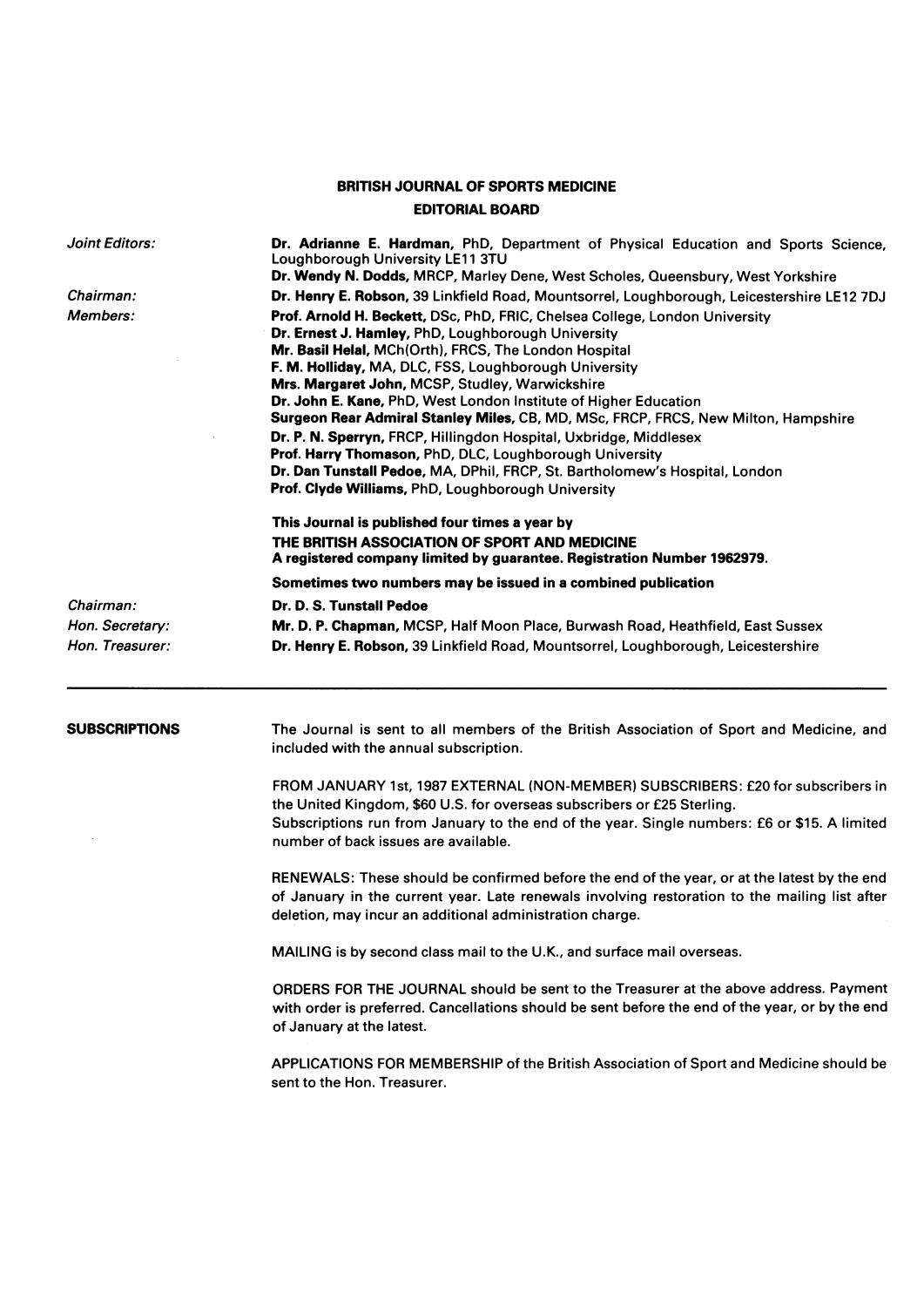- Pipes, T. V., 1978 'Variable resistance versus constant resistance training in adult men". Europ.J.Appl.Physiol. 39 (1): 27-39.
- Reger, B., 1984 "Exercise, Post Exercise Metabolic Rate and Appetite". Doctoral Dissertation, West Virginia University.
- Stull, G. A. and Clarke, D. H., 1970 "High-resistance low repetition training as a determiner of strength and fatigability". Res.Quart. 41 (2): 189-193.
- Warner, J.G., Yeater, R., Sherwood, L. and Weber, K., 1986 'A hydrostatic weighing method using total lung capacity and a small tank". Br.J.Sports Med. 20 (1): 17-21.

Westcott, W. and Howes, B., 1983 "Blood pressure responses during weight training exercises". National Strength Coaches J. Feb./Mar.: 67-71.

- Wilmore, J. H., 1974 'Alterations in strength, body composition and anthropometric measurements consequent to a ten week weight training program". Med.Sci.Sport 6 (2): 133-138.
- Wilmore, J. H. and Behnke, A. R., 1969 "An anthropometric estimation of body density and lean body weight in young men". J.Appl.Physiol. 27: 25-31.

#### ITEMS OF INTEREST

Meetings of the North West division of BASM will be held on 28th April, at Blackburn Royal Infirmary, on 16th September at Bury General Hospital and on 18th Novemter at Withington Hospital. All meetings will assemble at 7.30 p.m. for an eight o'clock start. Further details from Mr. J. Sinclair, MCSP, Sports Injuries Clinic, 43 Hammerton Street, Burnley. Incorporated in the programme of the First World Congress of Science and Football (details in forward events) will be one day (16th April) with a special focus on "football medicine", convened by Dr. A. B. Stibbe, consultant to Ajax Amsterdam FC. The programme will culminate in a constitutional meeting of the European Society of Team Physicians in Soccer, to which any interested medical practitioner is invited. The meeting precedes the Congress Banquet and delegates may register on a one-day basis for the football medicine programme.

The National Coaching Foundation continues to promote courses for coaches on <sup>a</sup> variety of topics. A new venture is the inclusion of their courses in the Lancaster University Summer Programme, so that coaches can learn in the mornings and have the afternoons free to enjoy the nearby countryside or the leisure and sports facilities of the University. Alternative, more intensive courses will take place under the umbrella of the Loughborough University Summer School. Contact the NCF at 4 College Close, Beckett Park, Leeds LS6 3QH for more details.

The next Medical Olympics will be held in Casablanca, Morocco from 5th to 11th July. For an entry form, plus details of events and registration fees please send a large SAE to Dr. David Delvin, c/o General Practitioner, 30 Lancaster Gate, London W2 3LP.

Proceedings of the Sports Medicine Conference held by the Society of Community Medicine, in association with

BASM, at UMIST last September will be available soon. Details of contents and price available from Dr. Peter Gardner of the Society of Community Medicine at 31 Battye Avenue, Huddersfield HD4 ?PW.

The attention of members is drawn to the half-page advertisement for the Sixth Congress of Sports Medicine of the A.Z.Sint-Jan to be held in Brugge, Belgium on 16th and 17th October, 1987. Two BASM members, Mr. Basil Helal and Dr. Peter Sperryn have been invited to contribute to the programme.

Mr. David Chapman, Secretary of BASM was taken ill in late February. He is back home now and <sup>I</sup> know that BASM members will join me in wishing him <sup>a</sup> full and rapid recovery.

#### Foundation of the International Society for the Advancement of Kinanthropometry

This society was founded at Jordanhill in July, 1986. Kinanthropometry is defined in their constitution as a scientific specialisation including, but not limited to, "auxology, physical anthropometry, human biology, physical education, sport science and several medical specialisations including paediatrics, medical genetics and geriatrics". ISAK's purpose is to "create and maintain an international network of colleagues who represent the world community transcending geography, politics and the bounds of separate disciplines." An annual membership fee equivalent to ten pounds sterling has been decided upon and questions concerning membership or other aspects of ADKA can be addressed to the Secretary-General, James A. P. Day, Department of Physical Education, The University of Lethbridge, 4401 University Drive, Lethbridge, Alberta T1K 3M4, Canada.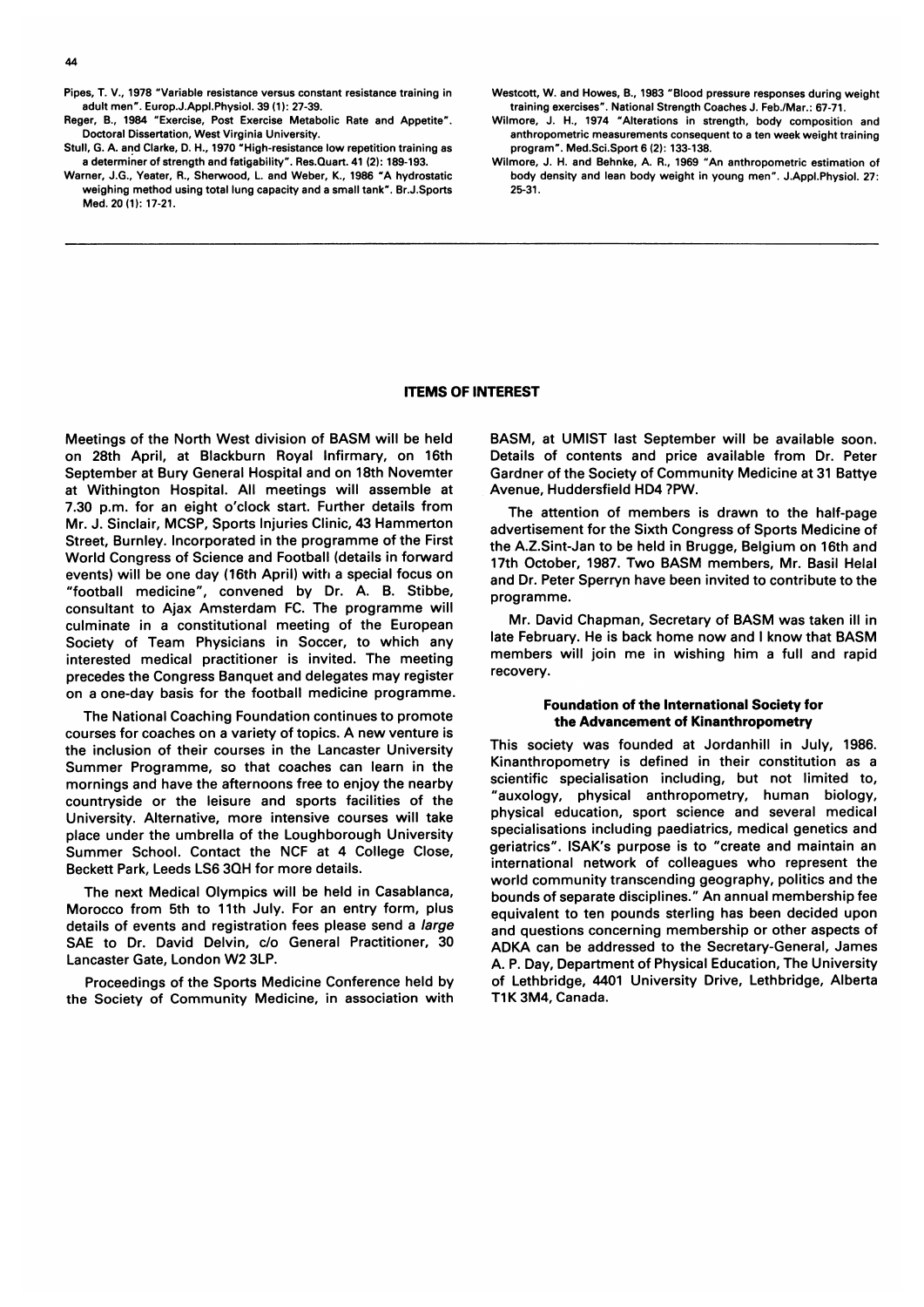#### SECRETARY'S REPORT - WINTER 1986

Members should by now have received notice of the first Annual General Meeting of the new Company, which will be held at 12 noon on Saturday, 9th May, 1987, in the Physiology Theatre, St. Bartholomew's Hospital Medical School, Charterhouse Square, London. Members are reminded that only those who have transferred to the new Company and paid the current subscription are entitled to attend and vote. The procedure for'nominations is detailed in the notice convening the meeting, together with the Agenda. It is well at this point to clarify the present position concerning the new and old Association. The old Association is technically still in existence and although the last AGM mandated the Executive Committee who mandated the Executive Officers to wind up the old Association it was dependent upon satisfactory conclusion of negotiations with the Inland Revenue. Both the Treasurer and Secretary have corresponded on this but the matter has not been resolved.

The Executive Committee of the old Association has not met since 15th October, 1986. The new Association, which was incorporated on 21st November, 1985, held its first formal meeting on 12th July, 1986 and the Executive Officers were declared. The Executive of the new Company held its first meeting at Loughborough University on 14th December, 1986. Representatives of the Regions were invited to this meeting to discuss the administration of the Regions and relationships with Executive Committee.

It was agreed that:

- 1. The Scottish Region has been delegated responsibility for BASM's interest in Scotland in accordance with Memorandas and Articles of Association.
- 2. Regions are required under the Constitution to liaise with the Secretary and, with particular regard to finance, with the Treasurer. Regional Secretaries are required to send copies of Regional Committee Meeting Minutes to the Secretary.
- 3. There will be <sup>a</sup> per capita finance to Regions on <sup>a</sup> percentage basis to be agreed at <sup>a</sup> time when the new Association's financial resources have been evaluated.
- 4. There shall be additional financial arrangements for special events.

The Executive Committee also met in London on 28th January, 1987, when the principal item on the Agenda was the Education Policy.

It was agreed that:

- 1. The present Federation Internationale de Medecine Sportive (FIMS) style course be continued twice yearly if possible and that members be restricted to about 50 and that place availability should be biased in favour of the general medical practioners. Although the sports Scientists and physiotherapists now have their own education policies there was still <sup>a</sup> need to offer this unique type of course to these latter groups.
- 2. A part-time evening/weekend certificated course be promoted.
- 3. The needs of the lay enthusiast at club level was acknowledged.

Consideration was also given to those other organisations, whose aims are similar or complementary to this Association, who might be invited to send representatives to the Council of the new Company. They are not listed here as approaches have yet to be made to them.

Although, constitutionally, this Council will have no executive powers, it has already been agreed that it would be a most unwise Executive Committee that ignored recommendations or went contrary to them. Amongst other functions the Council will be the meeting ground for all corporated or unincorporated bodies who have the medical, para-medical and scientific aspects of the athlete at heart and will be the only such table at which these organisations can regularly meet since the Sports Council's Liaison Committee has become time expired.

It has been pointed out that the two dates appear in the last Journal for the Annual General Meeting. May 9th supercedes 27th September at Liverpool, but time will be allocated at the Annual Congress for any urgent business or questions that the membership at large wish to discuss.

Members are reminded that if they have not already done so it is hoped that they will transfer to the new Company. Subscriptions at the old rate cannot continue indefinitely. The Executive Committee of the new Association are aware of its delicate financial position and are seeking ways of earning and raising money. Consideration is being given to the Appointment of an Honorary Commercial Secretary to co-ordinate and organise certain of the Association affairs. Negotiations are nearly completed to allow members to use the services of Avis Car Hire with substantial discounts on <sup>a</sup> worldwide basis.

Approaches have been made to the Sports Council for financial assistance to develop the educational programme. Core funding is no longer the policy of the Sports Council. The Federation Internationale de Medecine Sportive (FIMS) has invited the Association to nominate delegates to the four commissions, Scientific, Interfederal Medical, Education and Liaison. Dr. Peter Sperryn is already Chairman of the Education Commission and nominations will be made to the other three when candidates for election have agreed to be nominated.

The boom in sports medicine exhibitions and seminars has led to an increasing number of approaches for the Association's advice and participation, and it is becoming increasingly difficult for the Honorary Officers of the Association to meet the demands of an increasingly commercial environment. David P. Chapman

# Honorary Secretary

The Secretary has <sup>a</sup> copy of the latest documentation re doping classes and methods of doping, issued by the Comit6 International Olympic under the signature of Prince Alexandre de Merode, Chairman IOC Medical Commission.

Copies are available from the Secretary, please enclose a large SAE.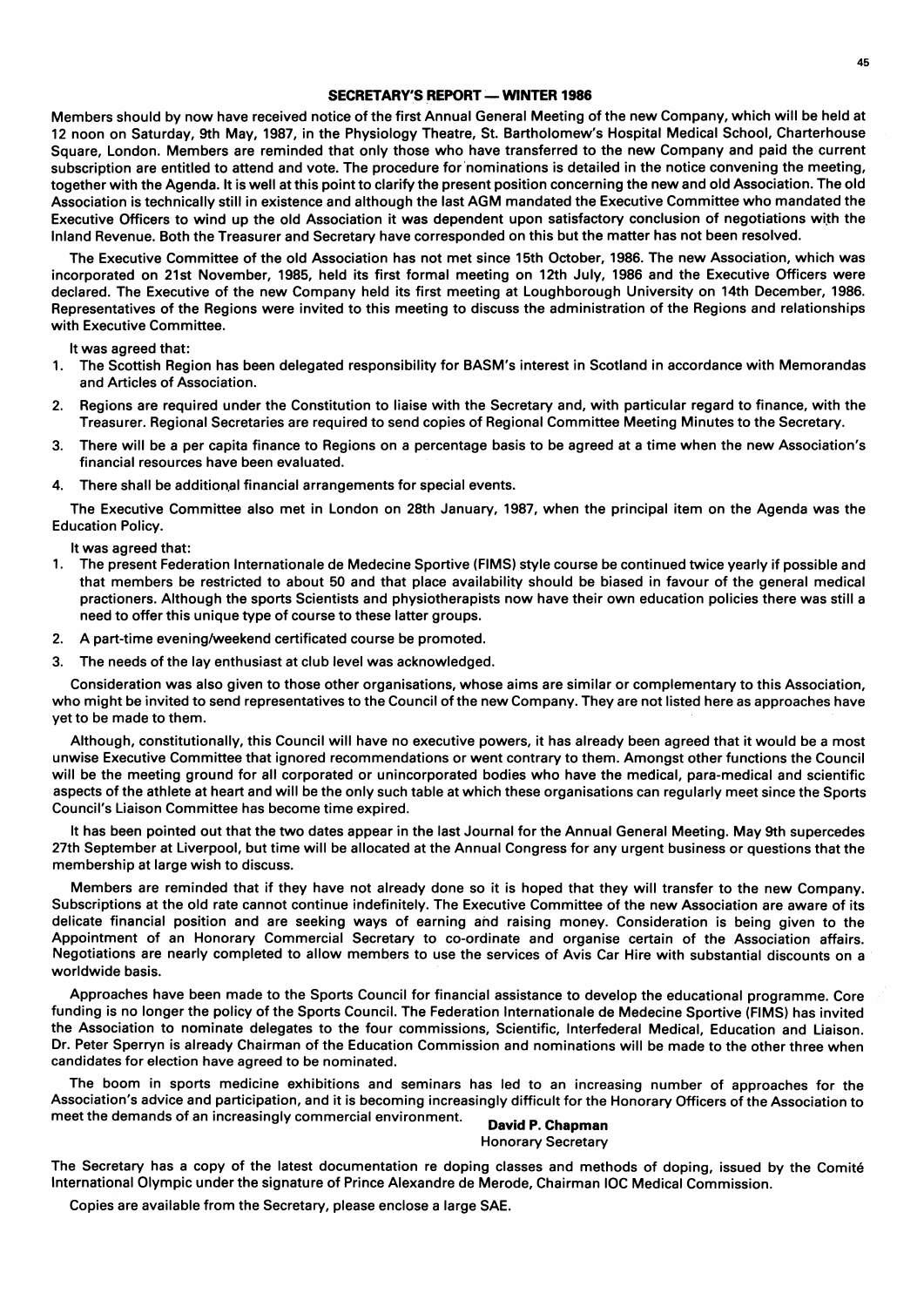## FUTURE MEETINGS OF BASM AND OTHER ORGANISATIONS

| <b>DATE</b>        | <b>ORGANISATION</b>                                                                                                             | <b>VENUE</b>                                               | <b>APPLICATIONS TO:</b>                                                                                                                                                                          |
|--------------------|---------------------------------------------------------------------------------------------------------------------------------|------------------------------------------------------------|--------------------------------------------------------------------------------------------------------------------------------------------------------------------------------------------------|
| 1987               |                                                                                                                                 |                                                            |                                                                                                                                                                                                  |
| 6-10 April         | <b>Ergonomics Society, Annual Conference</b><br><b>Ergonomics Working for Society</b><br>Abstracts by 26th September            | University College of Swansea                              | Dr. E. Megaw,<br>Department of Engineering Production,<br>University of Birmingham,<br>Birmingham. Tel. 021 472 1301 ext. 3516                                                                   |
| 11-12 April        | <b>Sports Medicine Conference</b><br>The Chinese University of Hong Kong<br>and The University of Pittsburgh, USA               | Shatin, Hong Kong                                          | 1987 Sports Medicine Secretariat,<br>Dr. K. M. Chan.<br>Dept. of Orthopaedic & Traumatic Surgery,<br><b>Faculty of Medicine,</b><br>The Chinese University of Hong Kong,<br>Shatin NT, Hong Kong |
| 13-14 April        | <b>Repetitive Strain Injuries</b>                                                                                               | University of Surrey                                       | Peter Buckle, EMHRU,<br>Robens Institute,<br>University of Surrey,<br><b>Guildford GU2 2NS</b>                                                                                                   |
| 13-17 April        | First World Congress of "Science & Football"                                                                                    | Liverpool Polytechnic                                      | Drs. T. Reilly & A. Lees,<br>Secretariat,<br>World Congress of Science & Football,<br>Department of Sport & Recreation Studies,<br>Liverpool Polytechnic,<br>Byrom Street, Liverpool L3 3AF      |
| 14-15 April        | International Society of Prosthetics & Orthotics                                                                                | University of York                                         | Chailey Heritage Hospital,<br>Lewes, Sussex                                                                                                                                                      |
| 14-16 April        | 2nd Occupational Ergonomics Symposium<br><b>Applied Methods in Ergonomics</b><br>Abstracts by 30 September, 1986                | Zadar, Yugoslavia                                          | Dr. John Wilson,<br>Dept. of Production Engineering &<br><b>Production Management,</b><br>University of Nottingham,<br>University Park, Nottingham NG7 2RD<br>Tel. 0602 506101 ext. 3557         |
| 27 April-<br>1 May | <b>British Association of Sport &amp; Medicine</b><br><b>Introductory Course</b>                                                | <b>Lilleshall Hall National Sports Centre</b>              | Dr. P. L. Thomas,<br>The Health Centre,<br><b>Loddon Hall Road,</b><br>Twyford, Berks. RG10 9JA                                                                                                  |
| 2-10 May           | Fifth Annual London Spring Seminar in<br><b>Medical Diagnostic Imaging</b>                                                      | London                                                     | <b>Spring Seminar,</b><br>21915 Roscoe Blvd.,<br><b>Suite 222,</b><br>Canoga Park, CA 91304, USA                                                                                                 |
| 4-9 May            | "Ortopedia 87". 5th Cuban Congress on<br><b>Orthopaedics and Traumatology</b><br>Languages — Spanish, English, French & Russian | Havana, Cuba                                               | Ortopedia '87,<br>Hospital Ortopedico Docente "Frank Pais",<br>Ave. 51, No. 19603,<br>La Lisa, Cuba                                                                                              |
| 19-22 May          | 2nd International Conference on<br>Food Science and Technology Information,<br>International Food Information Service           | <b>Berlin</b>                                              | International Food Information Service,<br>Lyoner Strasse 44-48,<br><b>ARABELLA-Center</b><br>D-6000 Frankfurt am Main 71,<br>Germany (by 15 Feb. 1987)                                          |
| 14-17 June         | 2nd International Back Pain Congress                                                                                            | Hong Kong-Peking                                           | Congress Team International (UK) Ltd.,<br>30 Deane Way,<br>Ruislip, Middlesex HA4 8SX                                                                                                            |
| 21-25 June         | 6th International Symposium of<br><b>Adapted Physical Activity</b><br>Theme: Progress through innovation and<br>refinement      | Brisbane, Australia                                        | Co-ordinator: 6th I.S.A.P.,<br>PO Box 216,<br>RED HILL,<br>Queensland 4059, Australia                                                                                                            |
| 4-11 July          | A series of lectures, Imaging of<br>Musculoskeletal Trauma                                                                      | Alaska — Cruise the Inland Passage                         | Alaska 87,<br>21915 Roscoe Blvd.,<br><b>Suite 222,</b><br>Canoga Park, CA 91304, USA                                                                                                             |
| 5-8 July           | 8th Scientific Symposium of Sports Med.,<br>with 8th World Games of Medicine                                                    | Casablanca, Morocco                                        | M. F. Commandre, President,<br>8th International Scientific Symposium<br>of Sports Medicine,<br>23 Bd Carabacel,<br>Nice, 06000, France                                                          |
| 17-19 July         | <b>Physiotherapy in Sport</b>                                                                                                   | College of Trinity and All Souls,<br>Horsforth, Near Leeds |                                                                                                                                                                                                  |
| 17-19 August       | 11th Puijo Symposium "Prevention of<br>Ischaemic Heart Disease"                                                                 | Kuopio, Finland                                            | Kuopio Research Institute of<br><b>Exercise Medicine.</b><br>Puiktokatu 20,<br>70100 Kuopio, Finland                                                                                             |
| 17-21 August       | Movement & Sport in Women's Life<br>Multidisciplinary international conference                                                  | Jyvaskyla, Finland                                         | Jyvaskyla Congress – on Movement &<br>Sport in Women's Life,<br><b>Faculty of Physical &amp; Health Education,</b><br>University of Jyvaskyla, Finland                                           |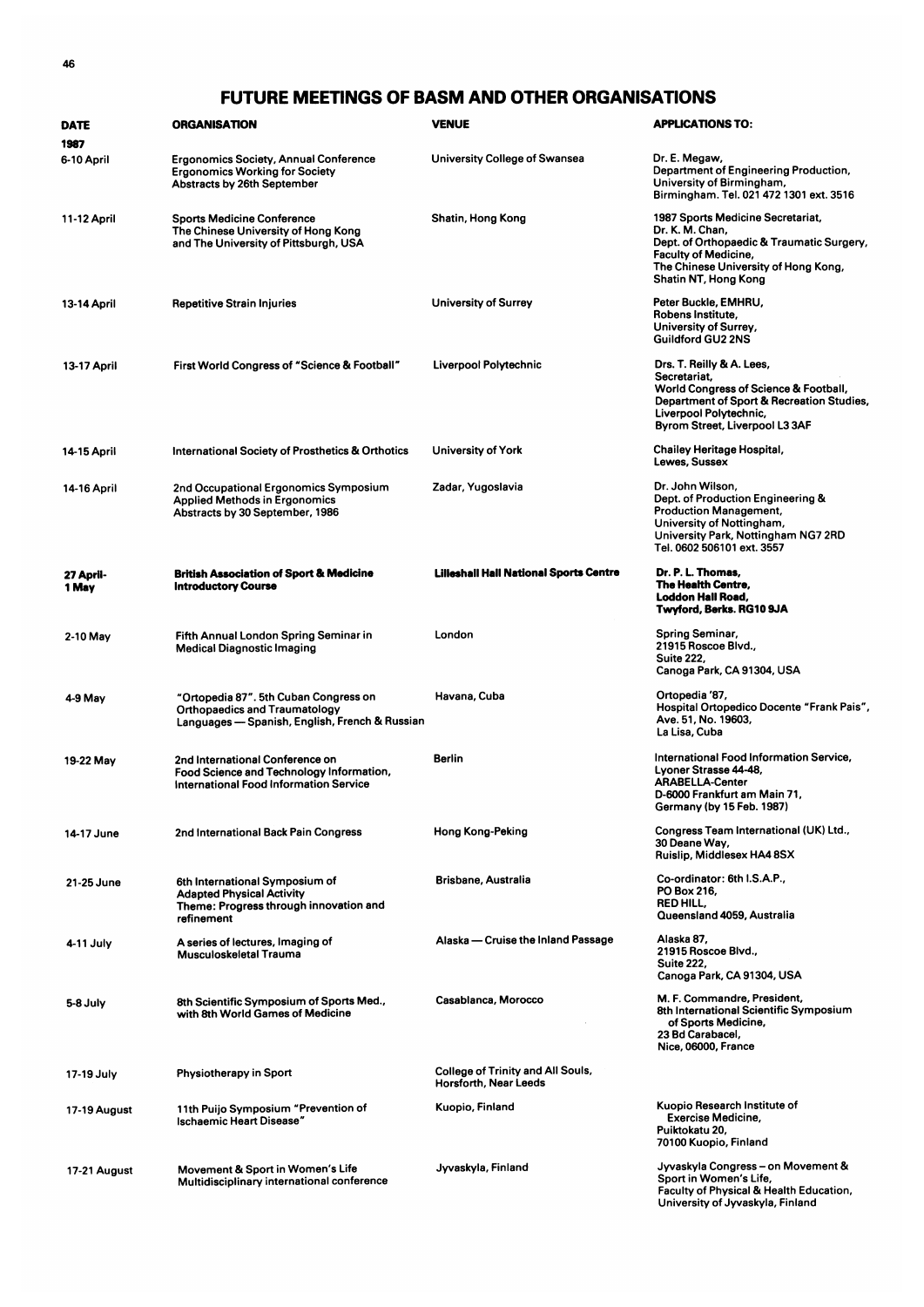| DATE                      | <b>ORGANISATION</b>                                                                                                                                                                                                | <b>VENUE</b>                                        | <b>APPLICATIONS TO:</b>                                                                                                                                              |
|---------------------------|--------------------------------------------------------------------------------------------------------------------------------------------------------------------------------------------------------------------|-----------------------------------------------------|----------------------------------------------------------------------------------------------------------------------------------------------------------------------|
| 6-12 September            | 8th European Anatomical Congress                                                                                                                                                                                   | University of Antwerp                               | 8th European Anatomical Congress,<br>University of Antwerp,<br>Institute of Histology & Microscopic<br>Anatomy,<br>Groenenborgerlaan 171,<br>B-2020 Antwerp, Belgium |
| 19-27 September           | <b>Third Annual Fall Ultrasound Meeting</b>                                                                                                                                                                        | London (20-23 September)<br>Paris (23-26 September) | Annual Fall Ultrasound Meeting,<br>Medical Seminars International, Inc.,<br>21915 Roscoe Blvd.,<br><b>Suite 222,</b><br>Canoga Park CA 91303, USA                    |
| 25-27 September           | <b>BASM Congress '87</b>                                                                                                                                                                                           | <b>University of Liverpool</b>                      | Dr. D. A. Brodie,<br><b>Director of Physical Education,</b><br><b>School of Physical Education &amp;</b><br>Recreation<br>PO Box 147.<br>Liverpool L69 3BX           |
| 6-10 October              | 20th Annual Meeting of the Canadian<br>Association of Sport Sciences. Science in<br><b>Winter Sports</b>                                                                                                           | University of Calgary, Canada                       | Mrs. Barbara Lees, Conference Secretary,<br><b>Faculty of Physical Eduction,</b><br>The University of Calgary,<br>Alberta, Canada T2N 1N4                            |
| 16-17 October             | <b>Sixth Congress of Sports Medicine</b><br>of the A.Z.Sint-Jan Brugge                                                                                                                                             | Brugge, Belgium                                     | Secretariaat Sportgeneeskundige Dagen,<br>Revalidatiecentrum,<br>A.Z.Sint-Jan,<br>Ruddershove 10, B-8000 Brugge                                                      |
| 29 October-<br>1 November | National Scientific Conference of the<br><b>Australian Sports Medicine Federation</b><br>Theme: Controversial issues in Sports Medicine                                                                            |                                                     | A.S.M.F. (S.A. Branch inc.)<br>70 South Terrace.<br>Adelaide.<br>South Australia 5000                                                                                |
| 6-8 November              | 2nd Annual Conference of Sports<br>Psychologists of India<br>(Abstracts by September)                                                                                                                              | Patiala, India                                      | Dr. D. N. Mathur,<br>Dean of Faculty of Sports Sciences,<br>Netaji Subhas National Institute of Sports,<br>Patiala, India                                            |
| 26-27 November            | Sport, Leisure and Ergonomics<br>Ergonomics Society with co-sponsorship of<br><b>British Association of Sport Sciences</b><br><b>Leisure Studies Association</b><br><b>World Commission on Sports Biomechanics</b> | Burton Manor College,<br>Burton, Wirral, Cheshire   | Dr. T. Reilly,<br><b>Ergonomics Conference,</b><br>Dept. of Sport & Recreation Studies,<br>Liverpool Polytechnic,<br><b>Byrom Street,</b><br>Liverpool L3 3AF        |
| 1988                      |                                                                                                                                                                                                                    |                                                     |                                                                                                                                                                      |
| 29 May-3 June             | International Conference on Exercise,<br>Fitness and Health, Fitness Canada                                                                                                                                        | Toronto, Canada                                     | The International Conference on Exercise.<br>Fitness and Health,<br>c/o Ontario Fitness Office,<br>1220 Sheppard Avenue East,<br>Toronto, Ontario,<br>Canada M2K 2X1 |
| 1990                      |                                                                                                                                                                                                                    |                                                     |                                                                                                                                                                      |

FIMS 24th World Congress on Sports Medicine 27-31 May Amsterdam, The Netherlands Not known

47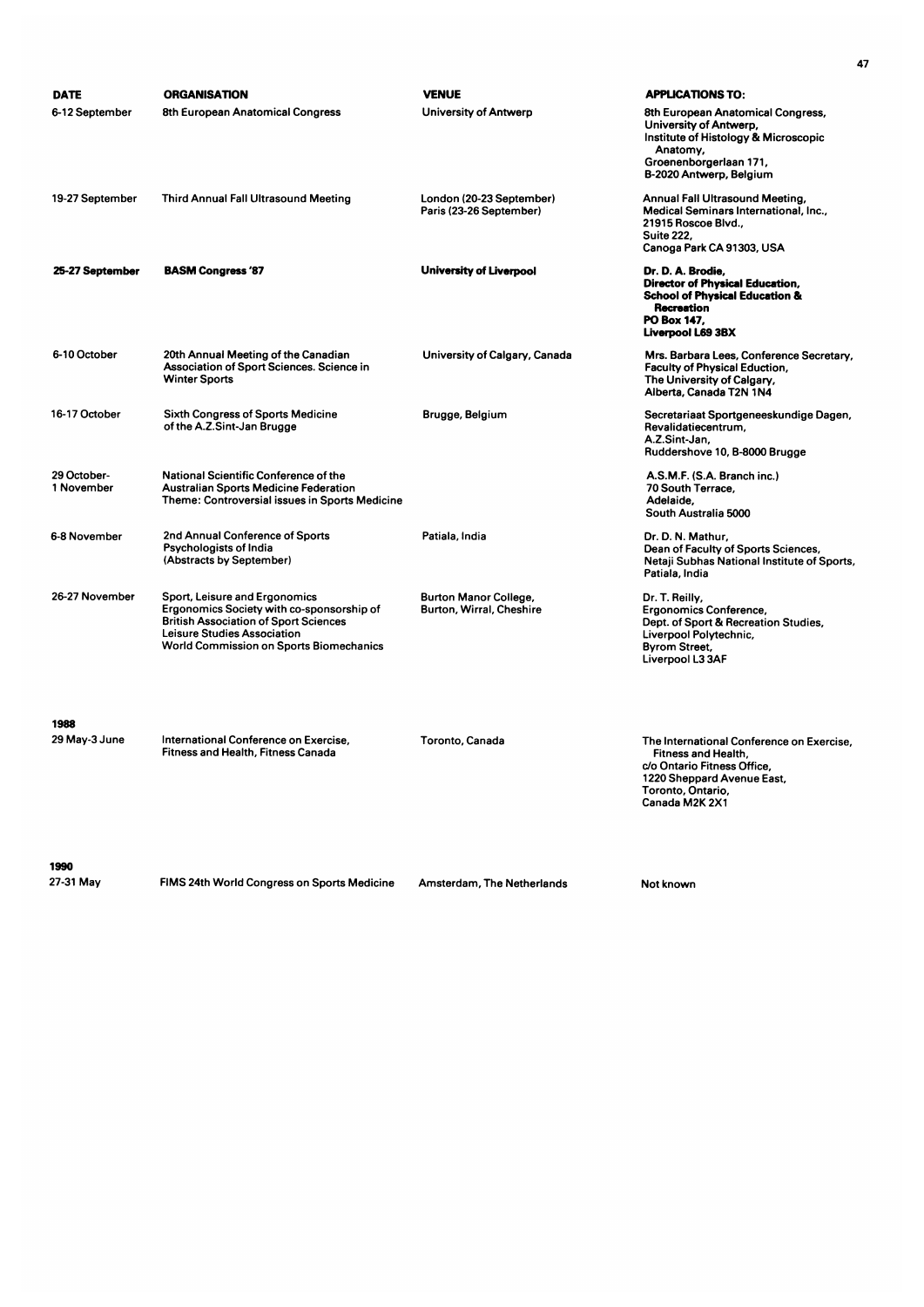#### NEW MEMBERS

| The following were elected to Membership of the new incorporated Association by the Board of Directors on 14th December, 1986 |                   |
|-------------------------------------------------------------------------------------------------------------------------------|-------------------|
| <b>ORDINARY MEMBERSHIP</b>                                                                                                    | Proposed by       |
| Dr. K. C. Agarwal, MS(Ortho), 139 Manchester Road, Clifton, Swinton, MANCHESTER M27 2PM                                       | H. E. Robson      |
| Dr. H. J. N. Bethel, MRCP, MRCGP, Farringdon Hurst, ALTON, Hants. GU34 3DH                                                    | P. Thomas         |
| Mr. G. R. Carter, MChS, 5 Pengwern Terrace, WALLASEY, Merseyside L45 1HR                                                      | S. Nickson        |
| Mr. J. R. Cossins, BEd, 1A Airedale Avenue, Chiswick, LONDON W4                                                               | H. E. Robson      |
| Dr. E. C. Collantes, MD, Sultan Qaboos Complex, Bausher, PO Box 6900, Ruwi, Oman                                              | D. Chapman        |
| Miss Kathleen Cracknell, DipPhysio, 11 Queens Gate Place Mews, S. Kensington, LONDON SW5                                      | D. Chapman        |
| Mr. S. J. Day, BSc(Stats), Dept. Clinical Epidemiology, London Hospital Medical College, LONDON E1 1BB                        | H. E. Robson      |
| Prof. I. Macdonald, MD, PhD, DSc, Hillside, Fountain Drive, LONDON SE19 1UP (Joint member)                                    | R. Macdonald      |
| Mrs. Jennifer Francis, MCSP, 69 Deakin Leas, TONBRIDGE, Kent TN9 2JT                                                          | D. Chapman        |
| Mrs. Vivienne H. Lancey, MCSP, 14 Llyswen Road, Cyncoed, CARDIFF CF2 6NG                                                      | M. Bottomley      |
| Mr. C. Percival, F.Pod.A., The Surgery, Fountain House, Western Way, EXETER, Devon                                            | R. Ashplant       |
| Dr. P. Stevenson, FRCS, MRCGP, Ambrosden Surgery, Ambrosden, BICESTER, Oxon OX6 7BD                                           | H. E. Robson      |
| Miss Rosemary Thornhill, MCSP, Malthouse Cottage, Top Street, Northend, LEAMINGTON SPA, Warks. CV33 0TY                       | D. Chapman        |
| Mrs. Hiliary Turnbull, MCSP, 6 South Lane, Netherton, WAKEFIELD, West Yorks. WF4 4SL                                          | M. Moore          |
| Dr. Jane Wilcock, 24 East Lynn Drive, Walkden, MANCHESTER M28 5WF                                                             | H. E. Robson      |
| Dr. P. T. Williams, BUPA Medical Centre, 210 Pentonville Road, LONDON N1 9TA                                                  | D. Chapman        |
| Dr. Priscilla Williams, Princess of Wales Hospital, Coity Road, BRIDGEND, Mid-Glamorgan (Joint member)                        | J. P. R. Williams |
| Mr. D. W. Wood, MCSP, 85 Epsom Road, GUILDFORD, Surrey GU3 3JR                                                                | D. Chapman        |
| <b>STUDENT MEMBERSHIP</b>                                                                                                     |                   |
| Mr. J. A. Green, 8 Queensbridge Park, Whitton Drive, ISLEWORTH, Middlesex TW7 7LY<br>(Physiotherapy Student, West Middlesex)  | T. Watson         |
| Mr. G. L. Lord, 32 Victoria Place, Stoke, PLYMOUTH, Devon PL2 1BY                                                             | M. Calder         |
| The following were elected by the Board of Directors on 28th January, 1987                                                    |                   |
| <b>ORDINARY MEMBERSHIP</b>                                                                                                    |                   |
| Dr. R. Combe, The Health Centre, 35-37 High Street, Bonnyrigg, MIDLOTHIAN                                                     | C. Lutton         |
| Mr. D. G. Downie, MCSP, 9 Craig Road, Cathcart, GLASGOW G44 3DW                                                               | J. MacGregor      |
| Dr. Alison L. Franks, 8 Middlebank Crescent, DUNDEE DD2 1HY                                                                   | J. MacGregor      |
| Ms. Paula L. Hawtin, BSc, 10 West Newington Place, EDINBURGH EH9 1QT                                                          | J. MacGregor      |
| Mr. J. D. A. Inglis, FRCS, The Willows, Nolt Loan Road, ARBROTH, Angus                                                        | J. MacGregor      |
| Dr. P. D. Jackson, 19 Essex Road, Acton, LONDON W3                                                                            | H. E. Robson      |
| Mr. J. Joyce, MCSP, 15 Corran Gardens, Broughty Ferry, DUNDEE DD5 3EH                                                         | J. MacGregor      |
| Mr. E. Kaczmarczyk, MChS, 147 Alexandra Road South, Choriton-cum-Hardy, MANCHESTER M21 2RF                                    | P. Foxcroft       |
| Mr. P. G. Kilvington, BA, MCSP, c/o Physiotherapy Dept., Q.E.M.H., Stadium Road, Woolwich, LONDON SE18 4QH                    | H. E. Robson      |
|                                                                                                                               |                   |

#### Dear Editor,

#### HEAT STROKE IN MOTOR CAR RACING DRIVERS

The Grand Prix of Car Prototypes was held on the 3rd of August, 1986 at the Jerez's Speed Way (Spain). The race began at noon when the external temperature at the boxes and runway was  $31^{\circ}$ C (88 $^{\circ}$ F) and the relative humidity was 53%. The cars were driven by two drivers alternating with the second one driving during the last 75 minutes of the race. Most of the drivers wore light clothes under the overall and an electric device that circulated cold water through tubes situated inside their crash helmets, to be able to endure the high temperature of the closed cockpits of the cars.

At the end of the race (360 km) two British drivers required admission to the Intensive Care Unit of the circuit because of severe symptoms of heat stroke. Both were confused and agitated, their central temperature was 41°C (106°F), systolic blood presssure 60-70 mmHg and heart rate was oscillating between 120-140 beats/min, sinus rhythm. Blood samples showed hypernatremia (153 and 150 mmol/l, respectively) and metabolic acidosis (pH 7.20). With vigorous external cooling using iced water and rapid intravenous infusion of cooled Ringer Lactate, the drivers improved and after 20 minutes their central temperatures fell below 38°C (100°F). They were transferred to a nearby hospital, where subsequent blood analyses showed no abnormalities in muscle enzyme levels, coagulation tests or renal function.

Recovery was uneventful and they were discharged home the following day.

We would like to alert readers to the risk of thermal stress in motor car prototype racing drivers particularly when the race is performed in places with high temperatures when the closed cockpits can achieve temperatures as high as 75°C (167°F).

The strenuous exercise in long races, lack of acclimatisation and poor heat exchange due to the special clothes that drivers wear, gives rise to the risk of heat related syndromes in these kind of drivers. If the problem occurs it should be treated as rapidly as possible to avoid the serious consequences of heat stroke.

Yours faithfully,

A. JAREÑO J. L. DE LA SERNA A. CERCAS A. LOBATO A. uYA Intensive Care Unit Hospital of Jerez 11405 (Cádiz) Spain